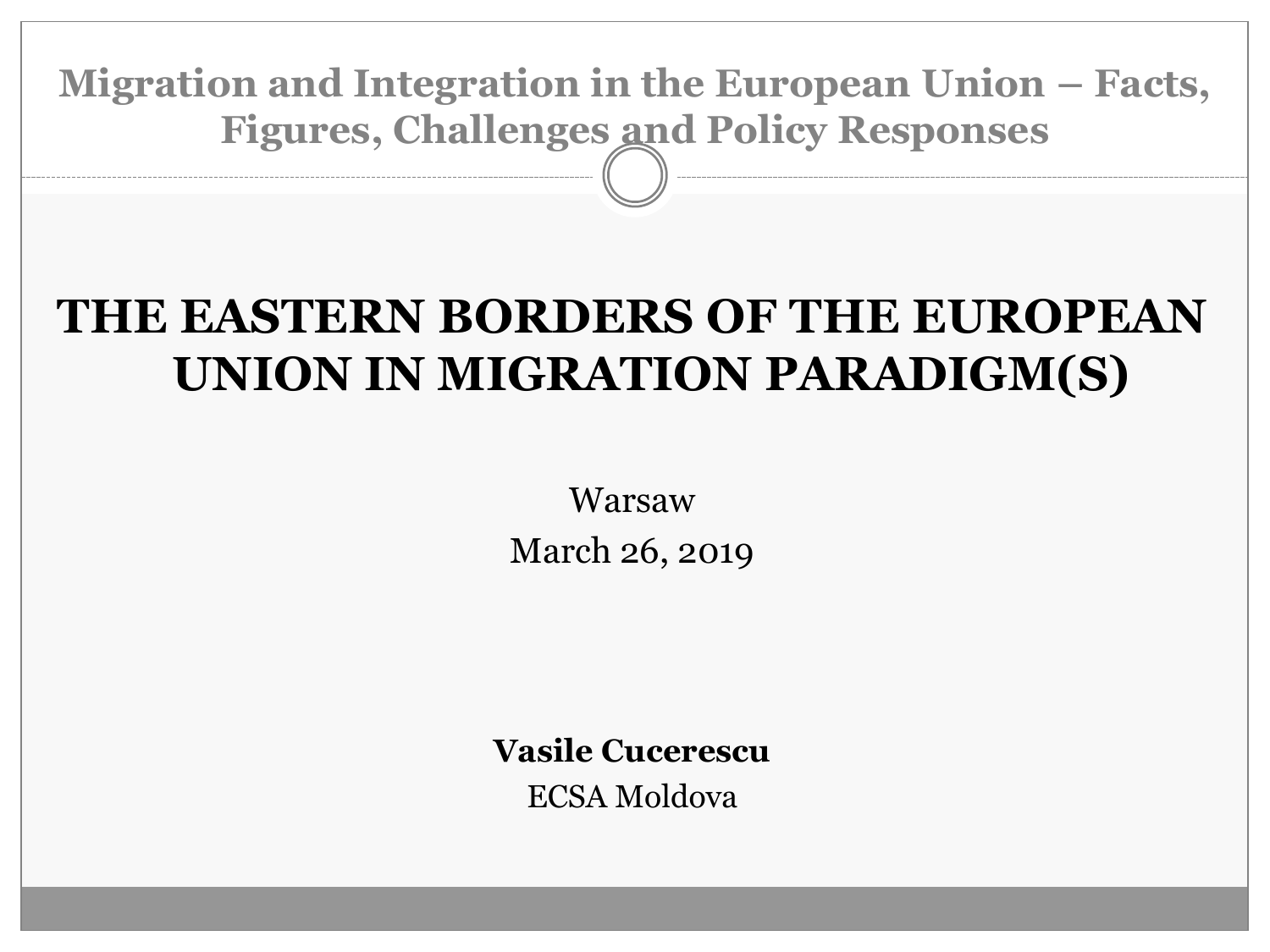### **EU POLICY AND LAW ON MIGRATION**

Shared competence (TFEU, art. 2-6)

- Treaty on the Functioning of the European Union (art. 79 & art. 80)
- Legislative developments:
	- The Global Approach to Migration and Mobility (GAMM), 2011
	- European Agenda on Migration (EAM), 2015
	- Various packages (each year) during 2015-2019: legal and illegal migration: relocation, resettlement, migrant smuggling, fingerprinting, return, refugee crisis, integration, smart borders, asylum, Dublin reform, solidarity and management of migration flows, visa policy, visa reciprocity, visa liberalization, and the last, managing migration in 2019

#### Problem-based approach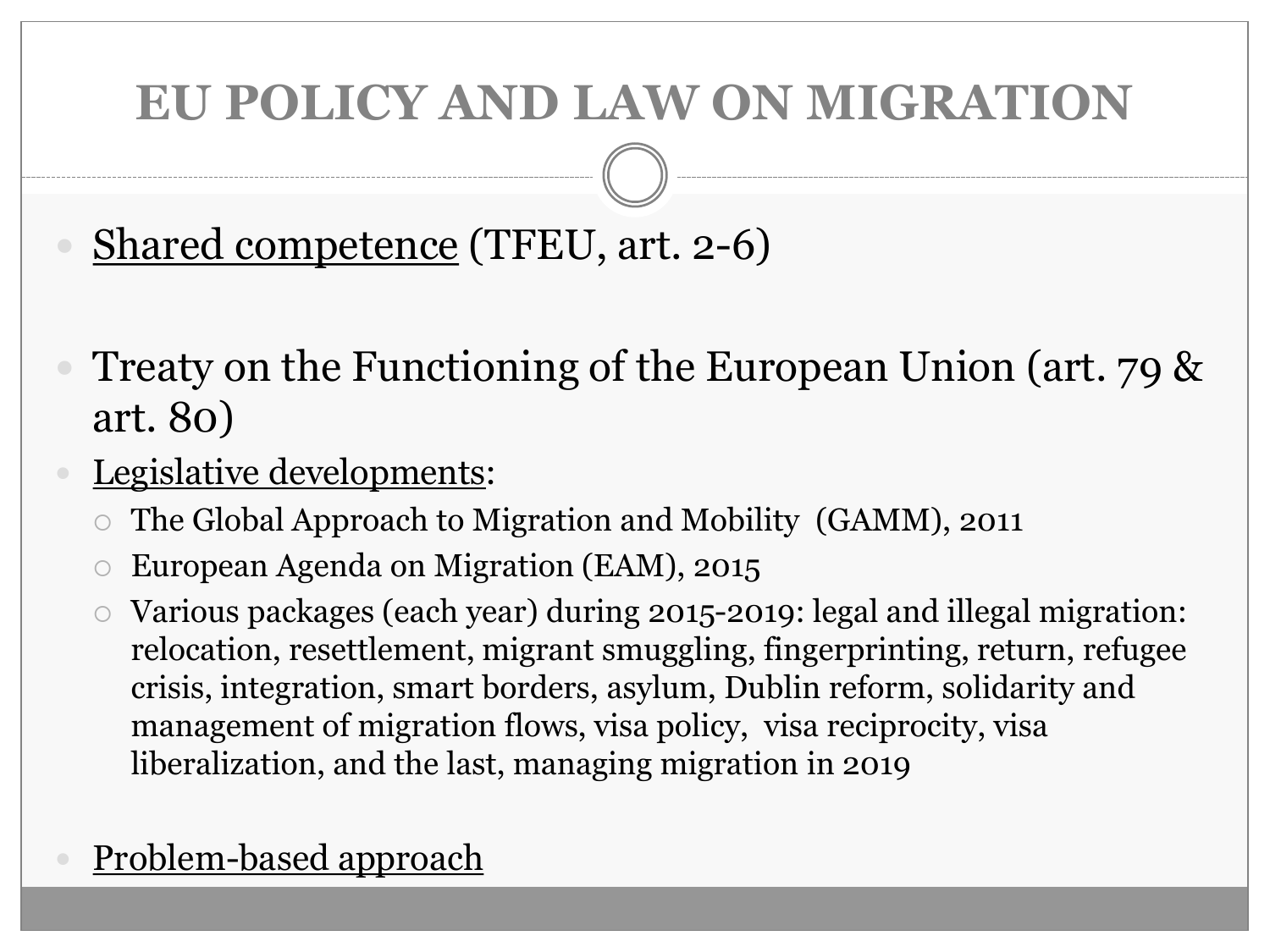## **CONCERNS**

- E. Collet (2015):
- invest in leadership
- improve coordination
- invest in human resources
- develop end-to-end monitoring and evaluation processes
- identify and utilize benchmarks for success that meet practical and not just formal – standards and take specific, national contexts into account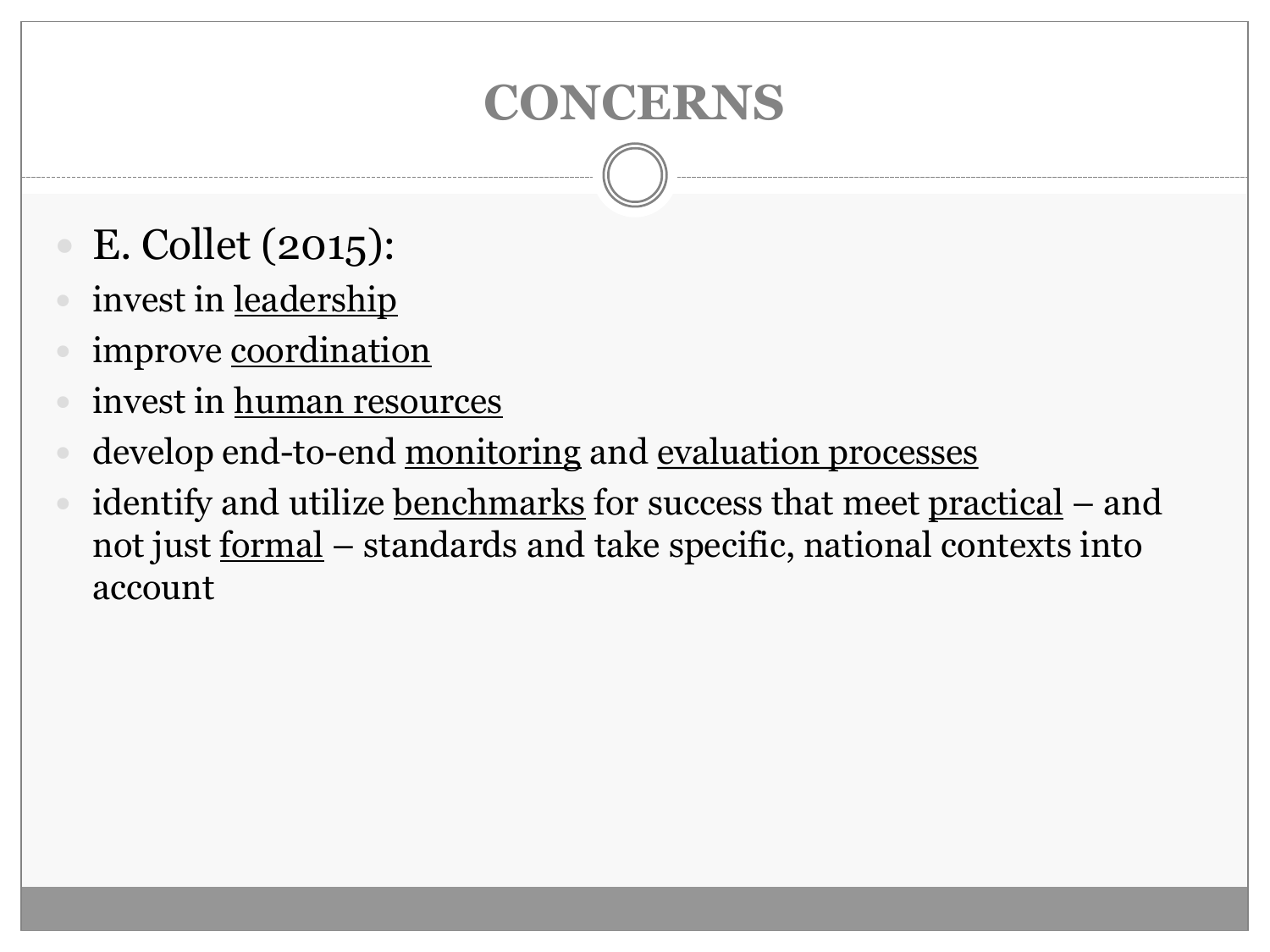## **EASTERN BORDERS ROUTE**

- Approach to legal and illegal practices:
- *Challenging* aspects
- *Positive* aspects

### Hard borders control

- Illegal border crossings between January-December 2018 (997 cases):
	- Top 5 migrants' countries of origin:
		- Vietnam (370)
		- $\circ$  Iraq (90)
		- Russia (82)
		- Ukraine (82)
		- Turkey (66)
	- In total more than 70 countries from all over the world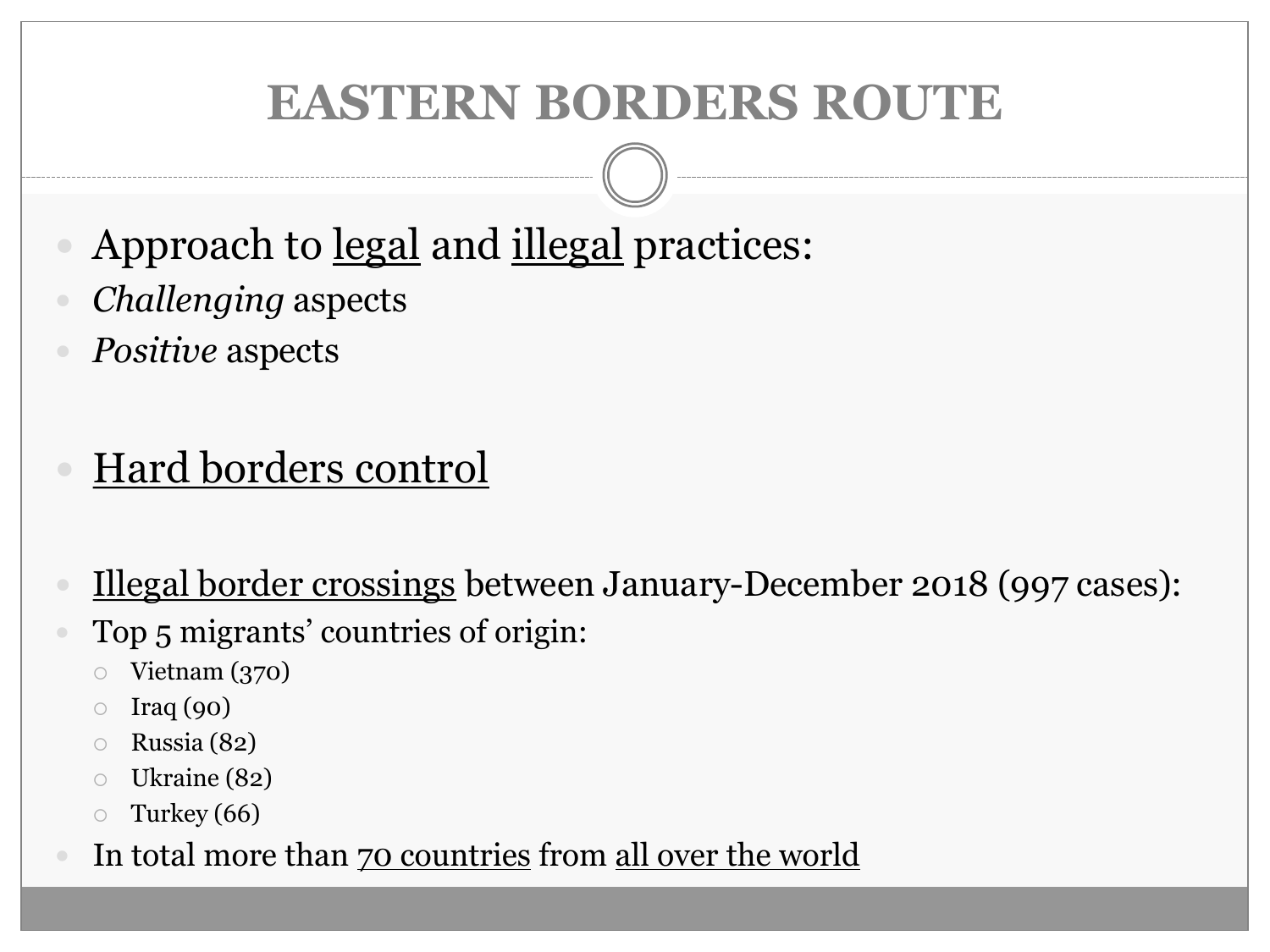#### **EB COUNTRIES AND NEIGHBOURS**

| <b>Distances</b> | <b>Russia</b> | <b>Belarus</b> | $\tilde{\phantom{a}}$<br><b>Ukraine</b> | <b>Moldova</b> | <b>Total</b> |
|------------------|---------------|----------------|-----------------------------------------|----------------|--------------|
| Finland          | 1309          |                |                                         |                | 1309         |
| Estonia          | 324           |                |                                         |                | 324          |
| Latvia           | 332           | 161            |                                         |                | 493          |
| Lithuania        | 261           | 640            |                                         |                | 901          |
| Poland           | 210           | 418            | 535                                     |                | 1163         |
| Slovakia         |               |                | 97                                      |                | 97           |
| Hungary          |               |                | 128                                     |                | 128          |
| Romania          |               |                | 601                                     | 683            | 1284         |
| <b>Total</b>     | 2436          | 1219           | 1361                                    | 683            | 5699         |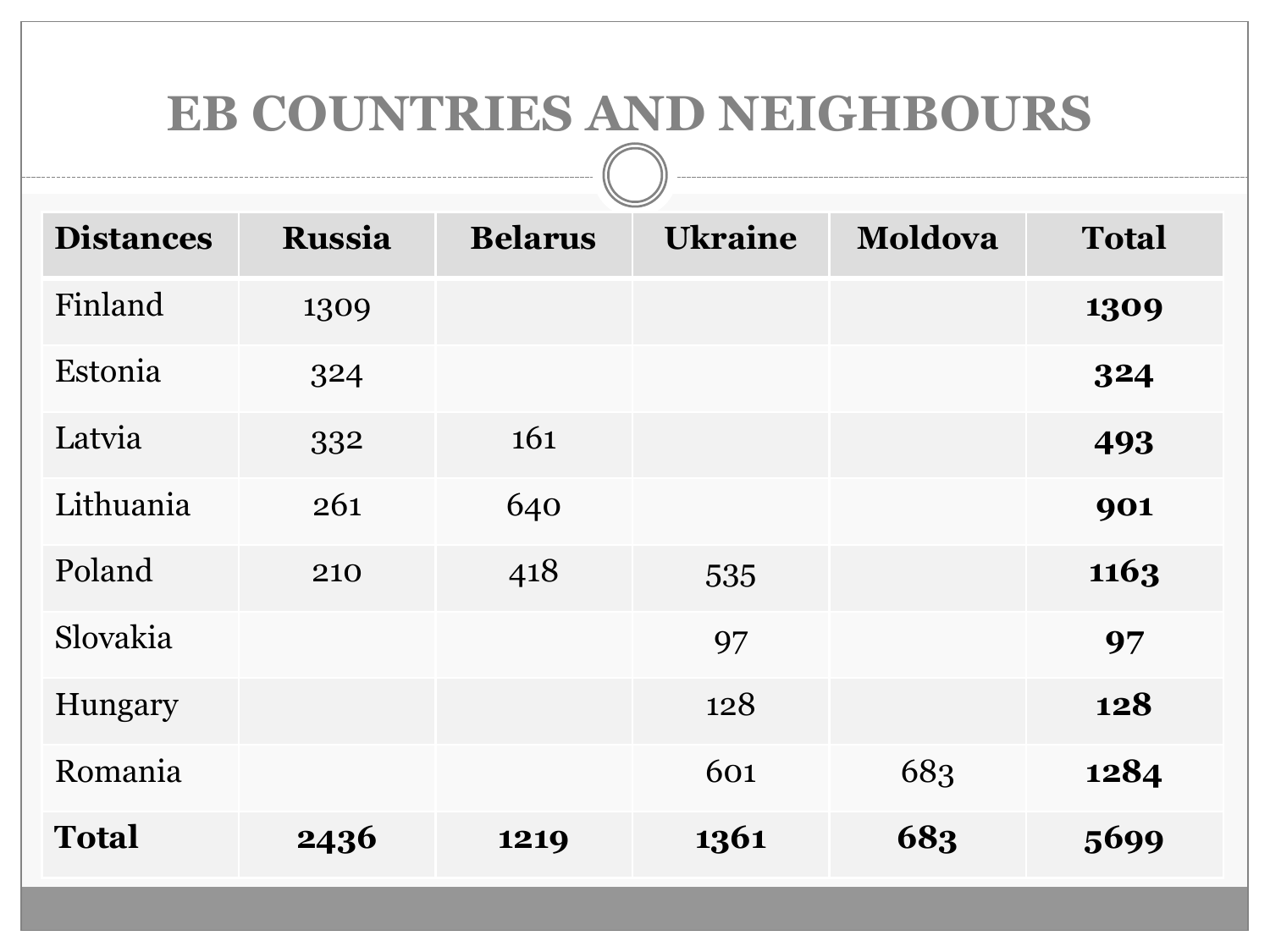# **EB: DIMENSIONS**

## Complex border:

#### political border:

between the EU and RU, BY, UA and MD

#### cultural border:

 complicated to make a clear delimitation, the borders do not always correspond to identity/linguistic borders; borders were shaped in the result of the WWII; Finns in North-Western RU; Poles in BY and UA; Romanians, Hungarians and Slovaks in UA;  $MD - 2<sup>nd</sup>$ Romanian state, outside the EU; Russians in EE, LV and LT

#### civilizational border (the end of Europe):

- the East "the barbarians", "the Mongols" or "the Russians"; "the civilized world" and "the uncivilized world" lost its validity due to imprecise cultural borders: dislocated people (Russians to the West, e.g. EE, LV and LT) and re-moved borders (by the Soviets to the West, e.g. BY, UA and innumerable annexations of MD);
- new curtain? dramatically different standards of living!

#### geopolitical border:

 bridge between 2 geopolitical projects: Euro-Atlantic (the EU and the USA) and Euro-Asiatic (Russia); sensitive borders – division (fragmentation) of nations that live on both sides of the borders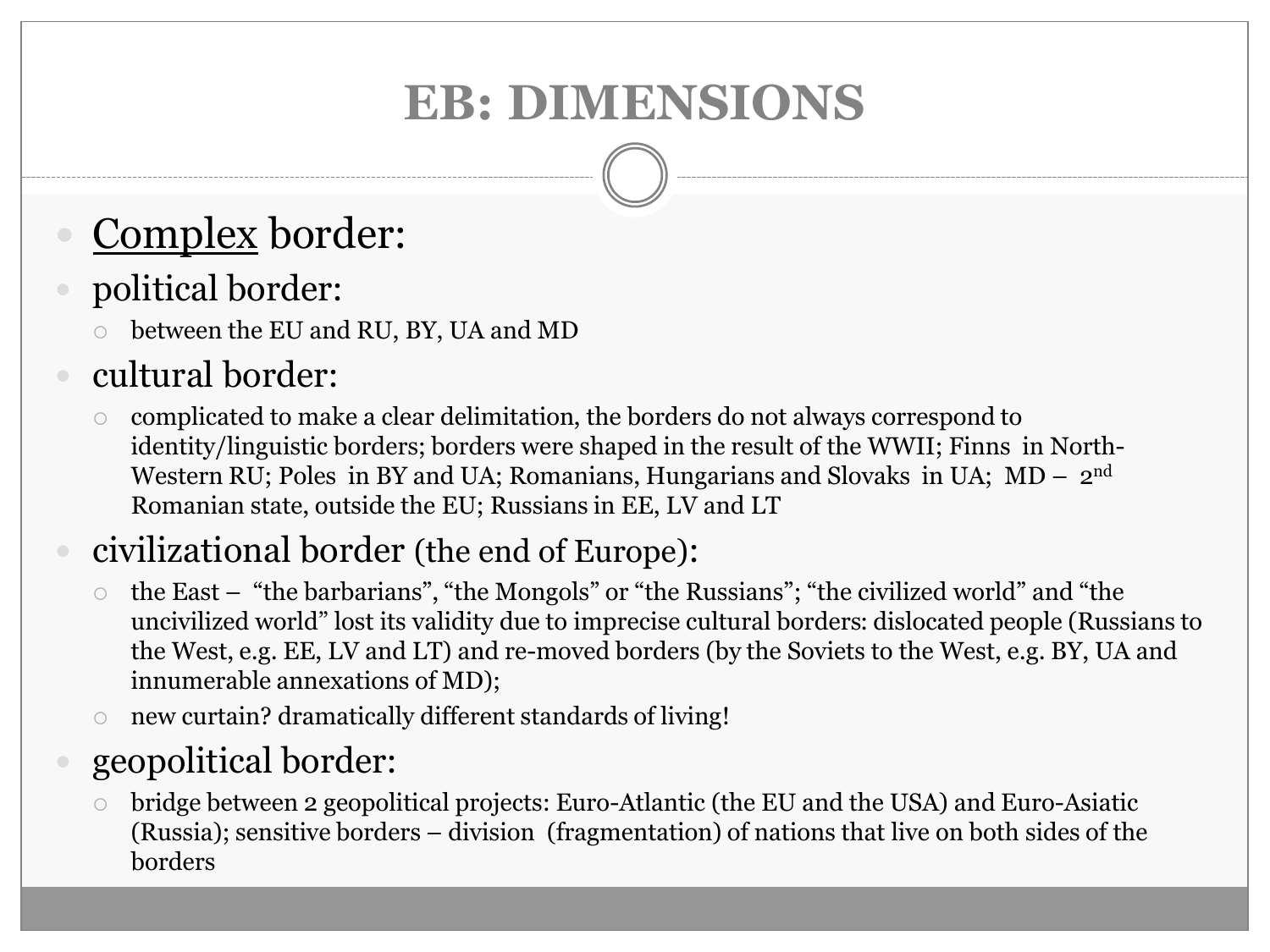## **EASTERN BORDERS ROUTE: CROSSINGS**

- Irregular migration
- Dynamics of illegal border crossings:

|  |  | 2009 2010 2011 2012 2013 2014 2015 2016 2017 2018 |  |  |
|--|--|---------------------------------------------------|--|--|
|  |  | 1050 1050 1050 1600 1300 1275 1927 1384 872 1084  |  |  |

- balanced numbers (excepting the pick of crisis)
- about a <u>quarter</u> from neighbouring countries (others from worldwide, especially the CIS and Asia)
- most crossed borders: PL-UA & RO-UA
- non-regional migrants: Afghans HU-UA, Vietnamese –LV-RU, Afghans and Syrians – FI-RU (Arctic route)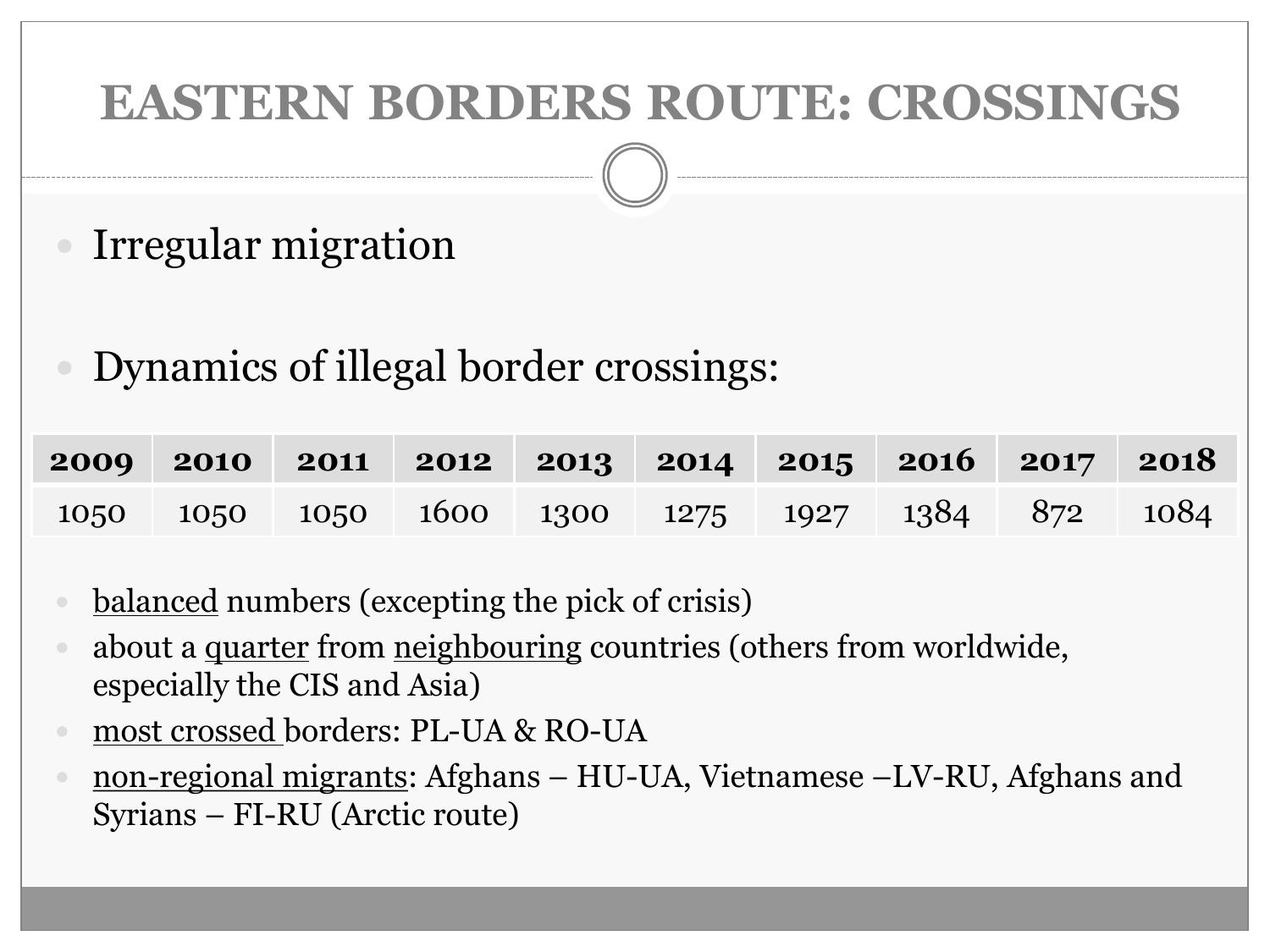### **EASTERN BORDERS ROUTE: COMMON**

- Peculiarities:
- economic migrants
- naturalization for pecuniar reasons
- abuse of legal travel channels than illegal crossings, chiefly by citizens of the CIS
- smuggling of excise goods: cigarettes, alcohol, fuel and stolen cars
- immigrants from the <u>East</u> (EaP, RU and Central Asia) <u>reside</u> in: DE, IT, ES, PL, CZ and the Baltic states (top countries of origin are RU & UA)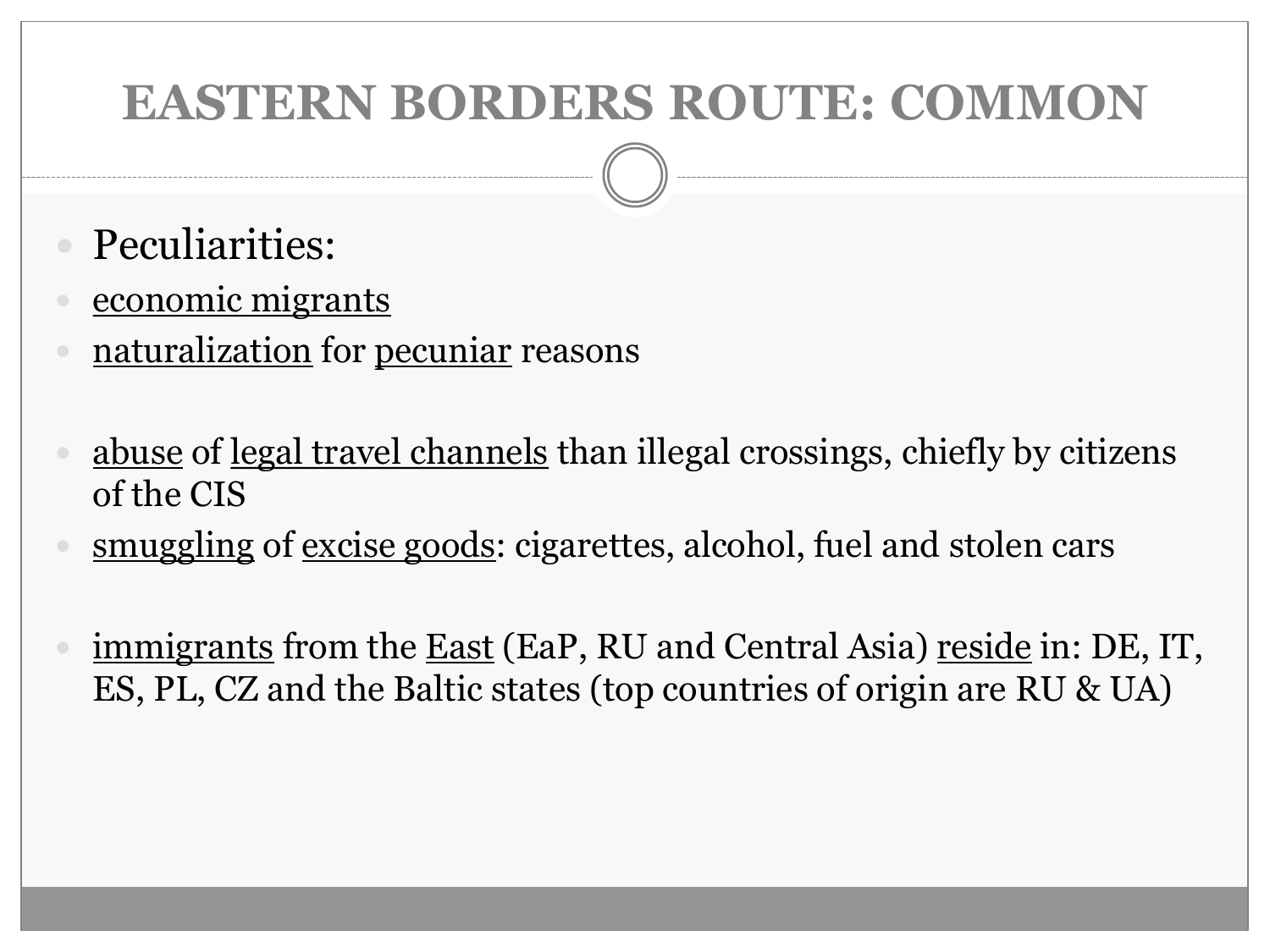## **EB-RAN: INDICATORS**

#### **Eastern Borders Risk Analysis Network** (2016)

EaP + Schengen associates: NO, FI, EE, LV, LT, PL, SK, HU, RO

# Indicators for irregular migration:

- detections of illegal border crossing between BCPs
- detections of illegal border crossing at BCPs
- $\circ$  refusals of entry
- $\circ$  detections of illegal stay
- asylum applications
- detections of facilitators
- detections of fraudulent documents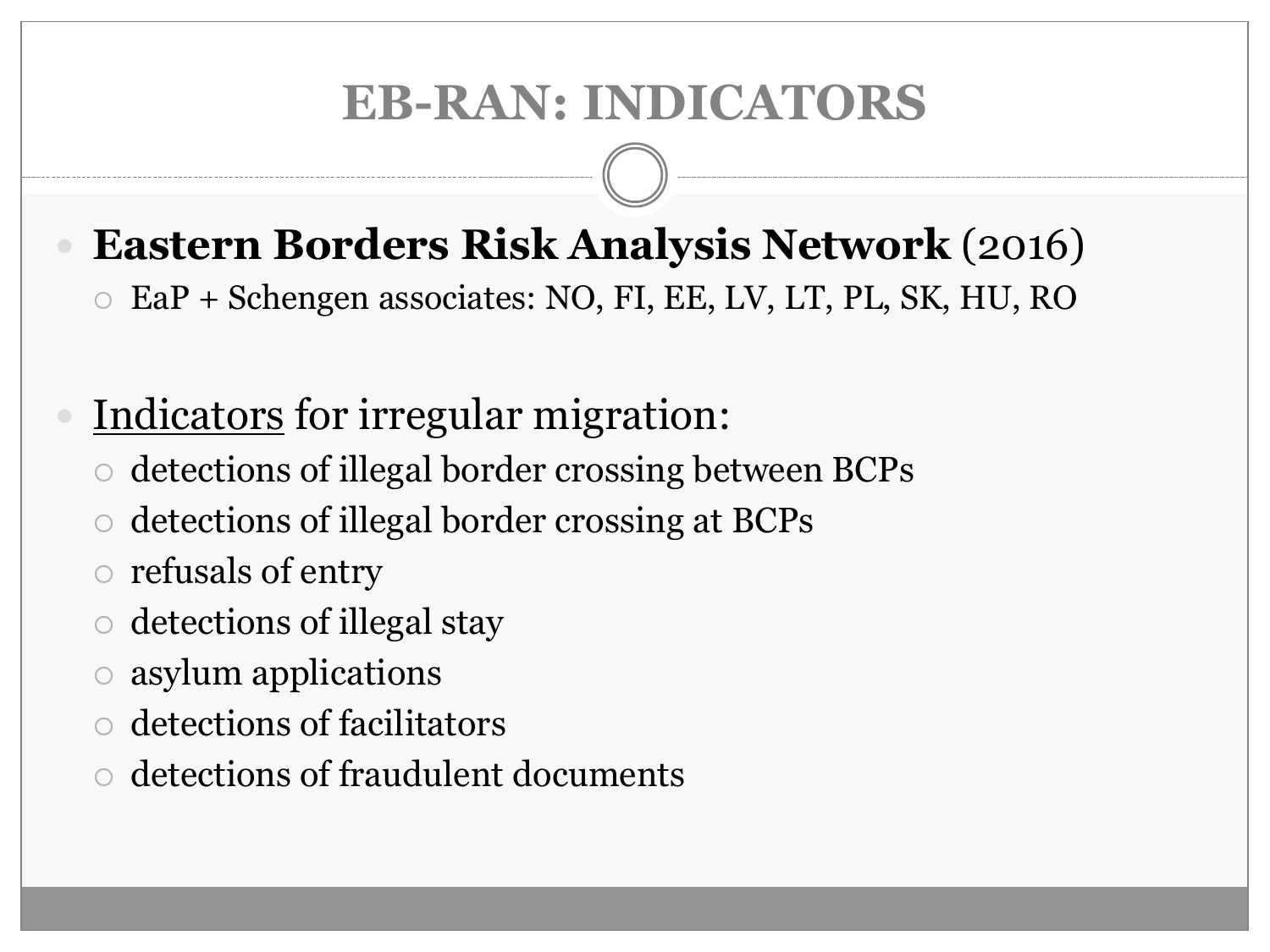#### **EB-RAN: JAN-MAR 2018**

------------

| <b>Indicator</b>                         | <b>EU Totals</b> | <b>EU MS (eastern</b><br>land borders only) | % of EU Total | <b>Only EaP</b><br><b>Countries</b> |
|------------------------------------------|------------------|---------------------------------------------|---------------|-------------------------------------|
| Facilitators                             | 2542             | 5                                           | 0.2%          | 17                                  |
| <b>Clandestine entries</b>               | 970              | 15                                          | $1.5\%$       | $\ddot{\cdot}$                      |
| Illegal border crossings<br>between BCPs | 20 4 22          | 112                                         | 0.5%          | $\ddot{\cdot}$                      |
| Persons using<br>fraudulent documents    | 4 7 5 5          | 719                                         | $1.5\%$       | 187                                 |
| Applications for asylum                  | 103 621          | 2705                                        | 2.6%          | 234                                 |
| Illegal stay                             | 87402            | 4848                                        | 5.5%          | $\ddot{\cdot}$                      |
| <b>Effective returns</b>                 | 36450            | 8 3 5 5                                     | 23%           | $\ddot{\cdot}$                      |
| Returns decision issued                  | 61678            | 10 747                                      | 17%           | $\ddot{\cdot}$                      |
| Refusals of entry                        | 45 367           | 22 104                                      | 49%           | 13821                               |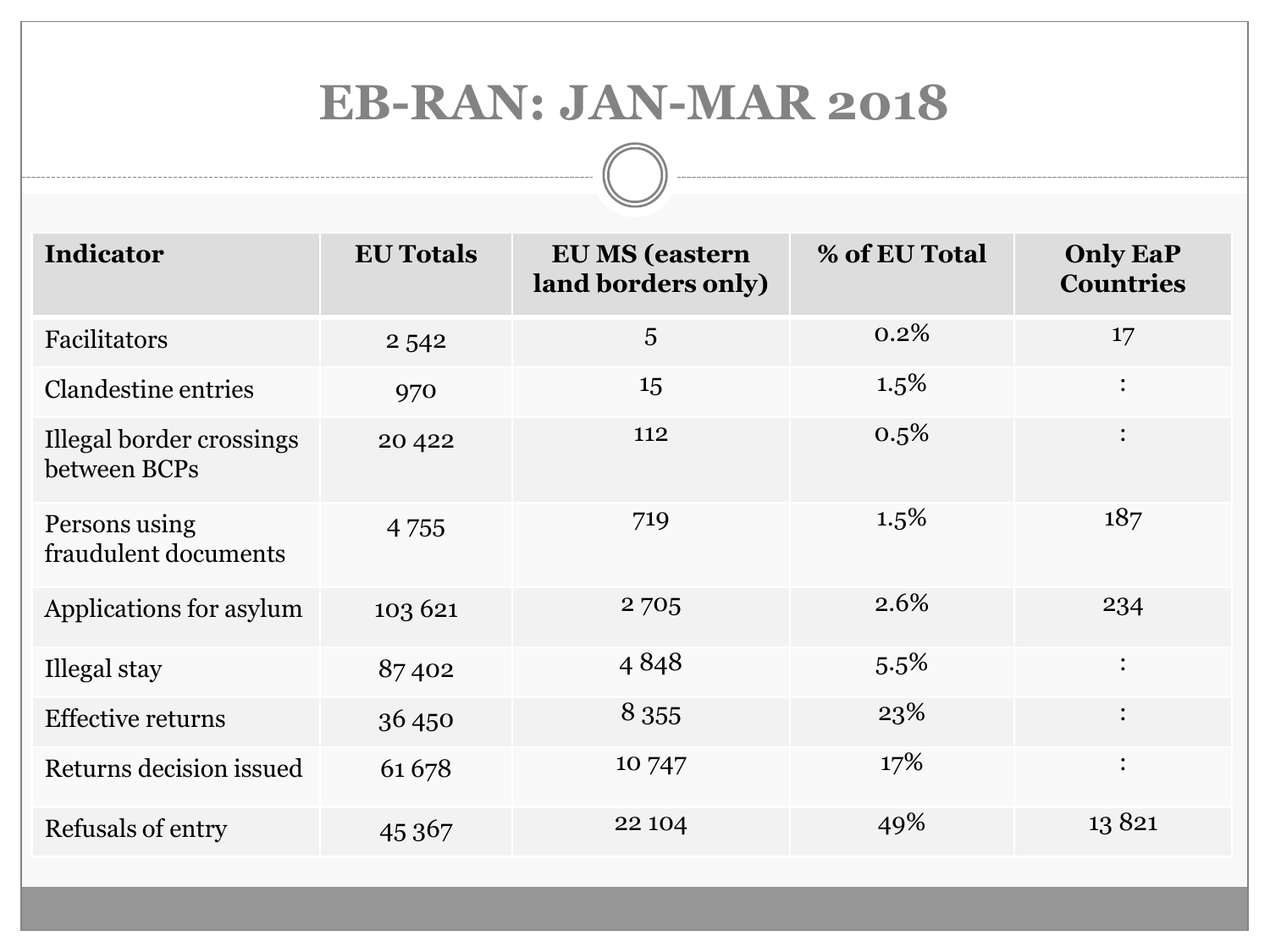## **MIGRATION: DEVELOPMENT & FUTURE**

#### Development of migration in 2019 (Risk Analysis for 2019):

- $\circ$  the <u>likely</u> (prevention activities by transit countries determine arrivals in the EU, border management will continue to be tested, systematic border checks will require further sources)
- $\circ$  the <u>possible</u> (sub-Saharan migrants could lead to new record in arrivals in the EU, exodus from Syria's Idlib region could trigger a new uncontrollable migration wave, migratory pressure from Central and South America)
- $\circ$  the <u>unknown</u> (incomplete information, threats of terrorism-related issues)

#### Migration drivers for the future:

- economic drivers in countries of origin; economic drivers in countries of destination; demography; geographical distance, trade and globalisation; network effects; new forms of international mobility; climate change; policies
- $\circ$  shifts in migration paradigm could occur and are likely to modify them in the future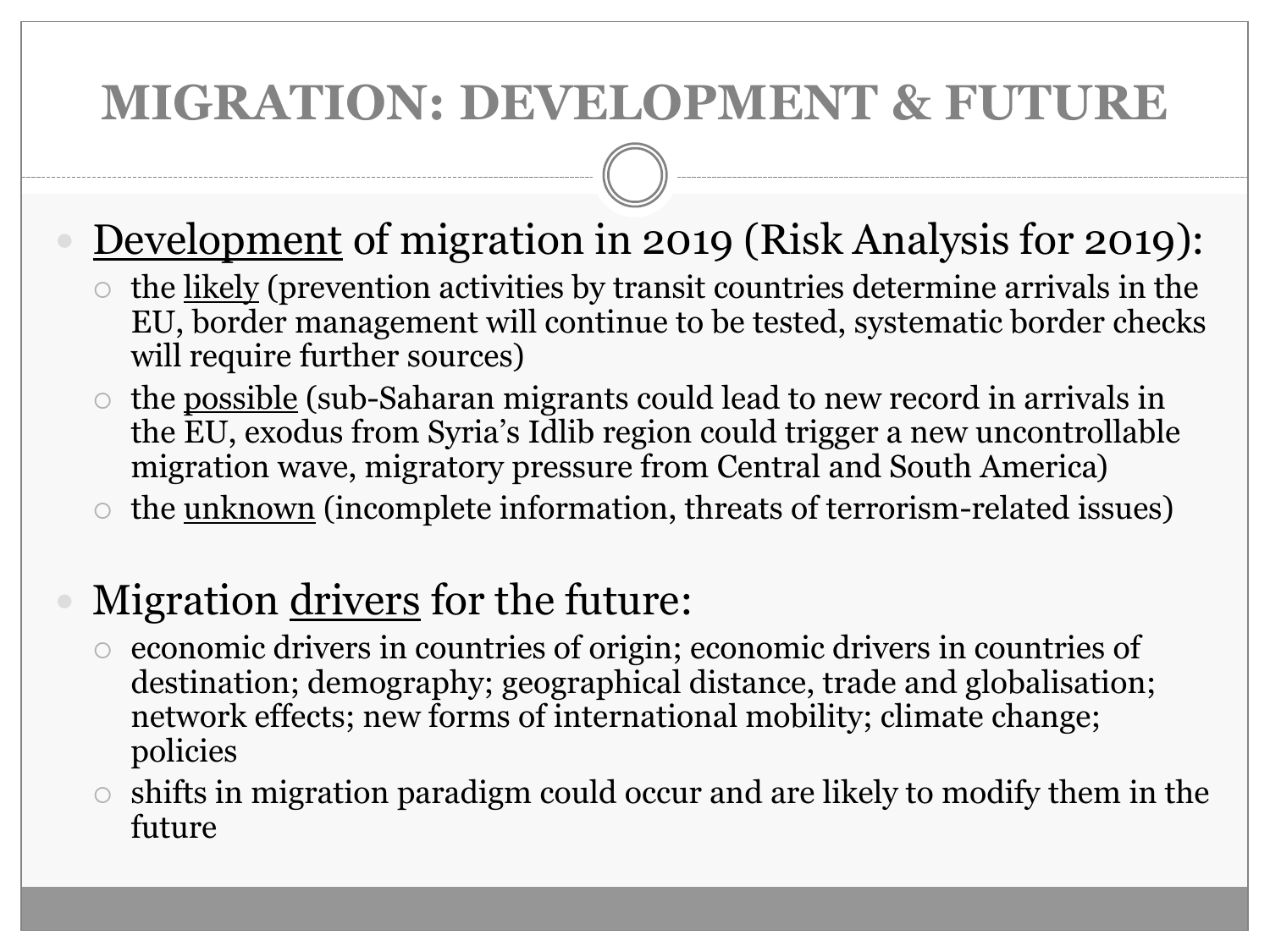## **EB-MIGRATION MANAGEMENT**

#### Migration management:

 alongside with other policy areas, it belongs to cooperation instruments between the European Union and its border neighbours (including neighbours of the neighbours)

#### Migration management approach:

- intergovernmental cooperation (focus), a normal process in a globalizing world (perception of migration), being proactive (key aim) and a more holistic approach including development and human rights (key notion)
- $\circ$  applied by the EU with bilateral and multilateral instruments of cooperation
- European Neighbourhood Policy (ENP), Eastern Partnership Policy (EaP), A Global Strategy for the European Union's Foreign and Security Policy (EUGS)
- complex external measures for preventing and solving migration problems; EU partners – transboundary aquifiers; cross-border cooperation – key priority in enhancing border and migration management